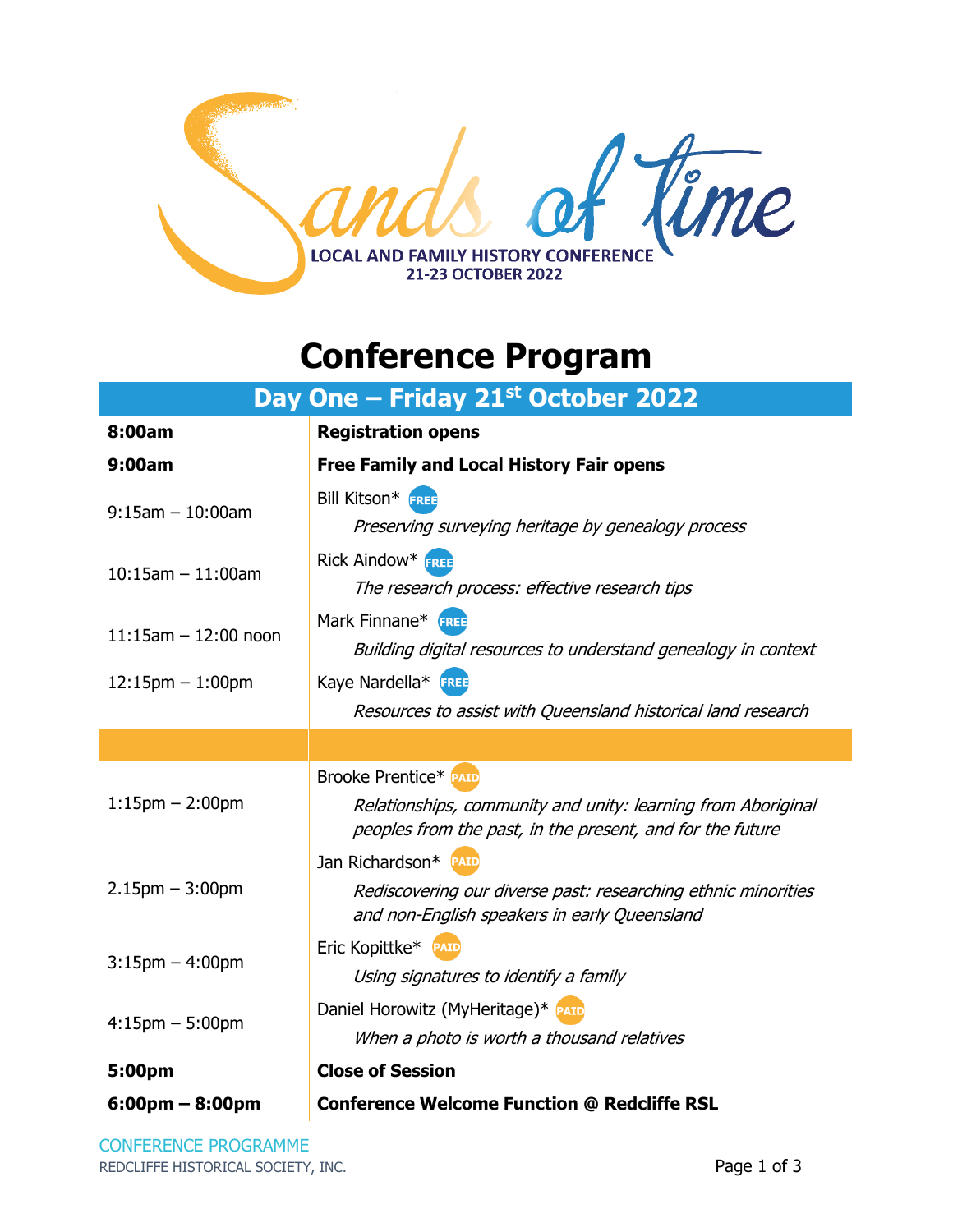| Day Two – Saturday 22 <sup>nd</sup> October 2022 |                                                                                                                             |  |
|--------------------------------------------------|-----------------------------------------------------------------------------------------------------------------------------|--|
| 8:00am                                           | <b>Registration opens</b>                                                                                                   |  |
| 9:00am                                           | <b>Free Family and Local History Fair opens</b>                                                                             |  |
| $9:00$ am $-9:15$ am                             | <b>Opening Ceremony</b><br><b>Welcome to Country Ceremony</b>                                                               |  |
| $9:20$ am $-10:20$ am                            | Keynote: Jennifer Harrison<br>Moreton Bay Settlement                                                                        |  |
| $10:20$ am - 10:50am                             | <b>Morning Tea break</b>                                                                                                    |  |
| $10:50$ am $-11:30$ am                           | Stephanie Ryan<br>Moreton Bay convicts: find out more                                                                       |  |
| 11:35am - 12:15pm                                | Geoff Doherty<br>Finding and losing Joe Guidice: a sad, bad family history                                                  |  |
| $12:20$ pm $-1:00$ pm                            | <b>Liesl Harrold</b><br>The methodology of your research method                                                             |  |
| $1:00$ pm – 2:00pm                               | <b>Lunch</b>                                                                                                                |  |
|                                                  |                                                                                                                             |  |
| $2:00$ pm $-3:00$ pm                             | Keynote: Shauna Hicks<br>The future of your genealogy research: no one wants it, don't<br>care, planned or still dithering  |  |
| $3:05$ pm $-3:45$ pm                             | <b>Charlotte Sale</b><br>Finding the family farm: using land records and maps for<br>western Queensland pastoral properties |  |
| $3:45$ pm $-4:15$ pm                             | <b>Afternoon tea</b>                                                                                                        |  |
| $4:15$ pm $-4.55$ pm                             | Fran Kitto<br>Building a family history society for the 21st Century                                                        |  |
| <b>5:00pm</b>                                    | <b>Conference Close for the Day</b>                                                                                         |  |
| 6:00pm                                           | <b>Fair Close for the Day</b>                                                                                               |  |
| $6:00 \text{pm} - 7:00 \text{pm}$                | Pre-dinner drinks and mingle on deck                                                                                        |  |